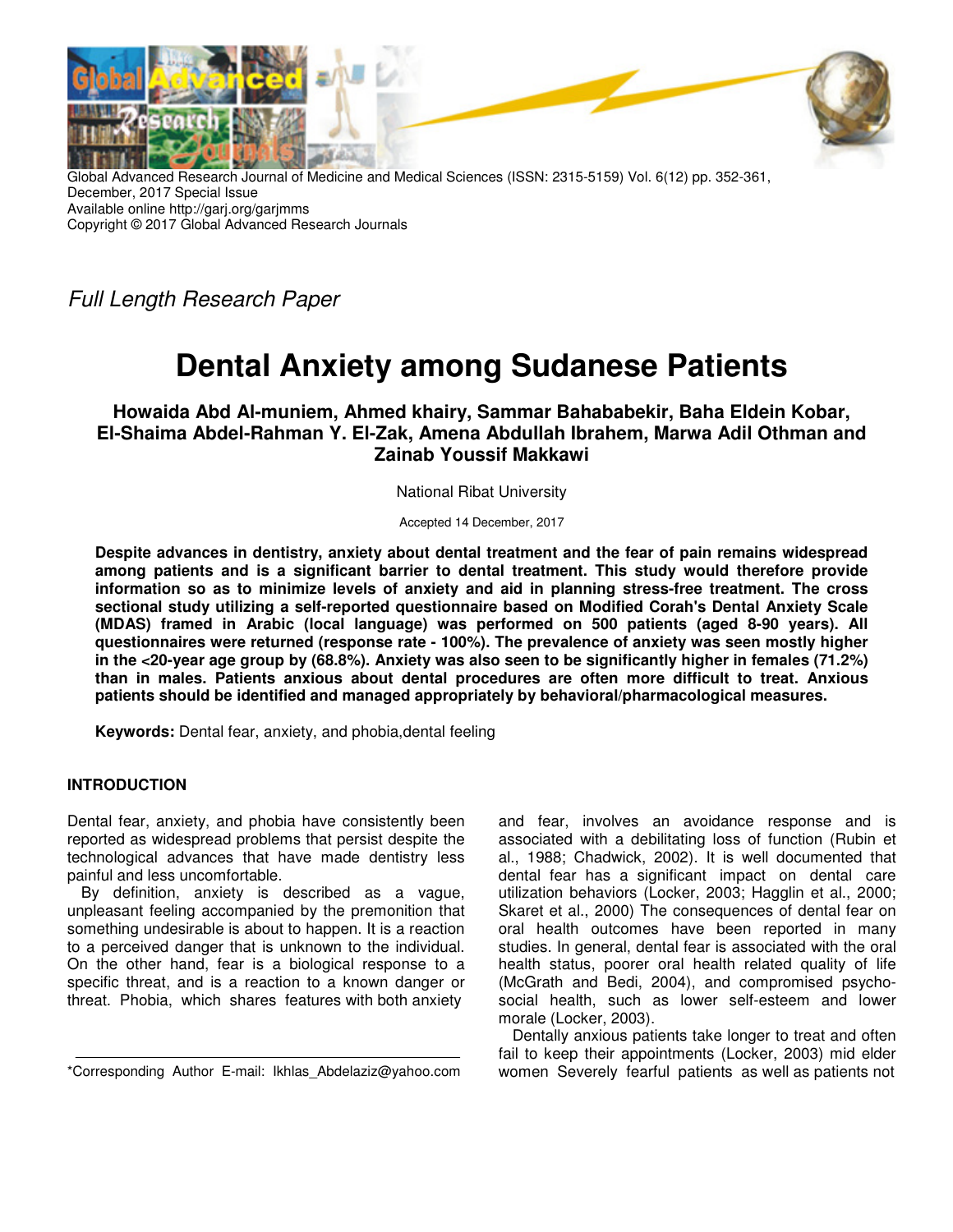seeking dental care before have significantly poorer oral status (Locker and Liddell, 1992; Hakeberg et al., 1993) Furthermore, acute conditions and treatments make both patient and dentist subject to more stress and significantly less satisfied with the dental care performed (Locker and Liddell, 1991) McGrath and Bedi (Dixon et al., 1999) reported that people with the poorest oral health related quality of life were most commonly found among those with high levels of dental anxiety. Schuller et al (Schuller et al., 2003) indicated that compared with persons with low dental fear, persons with high dental fear had a higher number of decayed tooth surfaces, decayed teeth, and missing teeth but a lower number of filled and sound teeth (Hagglin et al., 1996) Similarly, Hagglin et al (Hagglin et al., 1996) noted that high dental anxiety was associated with a high number of missing teeth.

As dental anxiety can be quite common amongst patients, it has been widely studied all over the world. Possible factors related to dental anxiety that have been studied include age (Kleinknecht et al., 1973; Locker et al., 1991), gender (Bernstein et al., 1979), objects and situations (Gale, 1972) etc. Many scales have been developed to measure dental anxiety, including the Corah Dental Anxiety Scale (Corah, 1969), Dental Fear Survey (Kleinknecht and Bernstein, 1978) and Dental Belief Survey (Smith et al., 1984). All of these scales have been adopted and tested for many years in dental and psychological research.

To help patients reduce their dental anxiety, many treatment modalities have been suggested, these included 1) behavior modification including systemic desensitization, extinction, positive and negative reinforcement, biofeedback, 2) hypnosis and 3) use of various relevant pharmaceutical agents such as intravenous sedation and inhalation sedation. The aim of the present study was to assess the levels of dental anxiety in patients visiting a Khartoum Teaching Hospital in Khartoum, Sudan.

Our study revealed that anxiety was at its highest level in secondary school students with (94.5%) according to education, (68.8%) in participants under the age of 20 according to age, while according to occupation the highest level of anxiety was detected in professional individuals by 60%, and females scored higher dental anxiety level (71.2%) than males according to gender.

# **Background of the study**

Self-report measures of dental fear are commonly used to permit quick assessment of the degree of dental fear experienced by patients. Since there can be cultural differences in various anxiety disorders, including dental

fear (Good and Kleinman, 1985), it is important to develop measures appropriate for different cultural groups.

## **Objectives**

## **Aims and Objectives**

\* To compare the levels of anxiety among the two genders.

\* To compare the levels of anxiety among different age groups.

\*To compare the levels of anxiety among different occupation groups.

\*To compare the level of anxiety among different levels of education.

\* To establish a comfortable patient–dentist relationship which helps in framing out a better treatment plan.

# **The assessment of anxiety is important for two reasons**

\*To provide evidence based research into the psychological constraint which has been showed to predicted dental avoidance.

\*To assist the dentist in the management of anxious patients successfully and efficiently.

# **METHODOLOGY AND ANALYSIS**

The intended target group for this survey was patients (aged < 20 - >80 years) seeking treatment in the Khartoum Teaching Hospital. A patient-oriented questionnaire was structured to assess patient's anxiety levels before dental treatment. This cross-sectional study utilized questions modified from Corah's Dental Anxiety Scale (Locker and Liddell, 1991), termed as Modified Corah's Dental Anxiety Scale (MDAS) which was framed in English and Arabic (local language), (appendix 1).

Participants were allowed to choose from five responses (scored 1 to 5), ranging from 'relaxed' to 'very anxious'. Participants were also asked about their previous visit and the complaint for which they had visited the institute. The final score was analyzed as 5-9 mild anxiety, 10-15 moderate anxiety, 16-18 high anxiety and 19-25 severe anxiety (phobia).

The data (input into Microsoft Excel software) was checked and errors were corrected before data analysis. The data were analyzed using SPSS 11.5. Initially described by descriptive statistics, the comparison between the two genders, age education and occupation, done by **Chi-Square Tests.**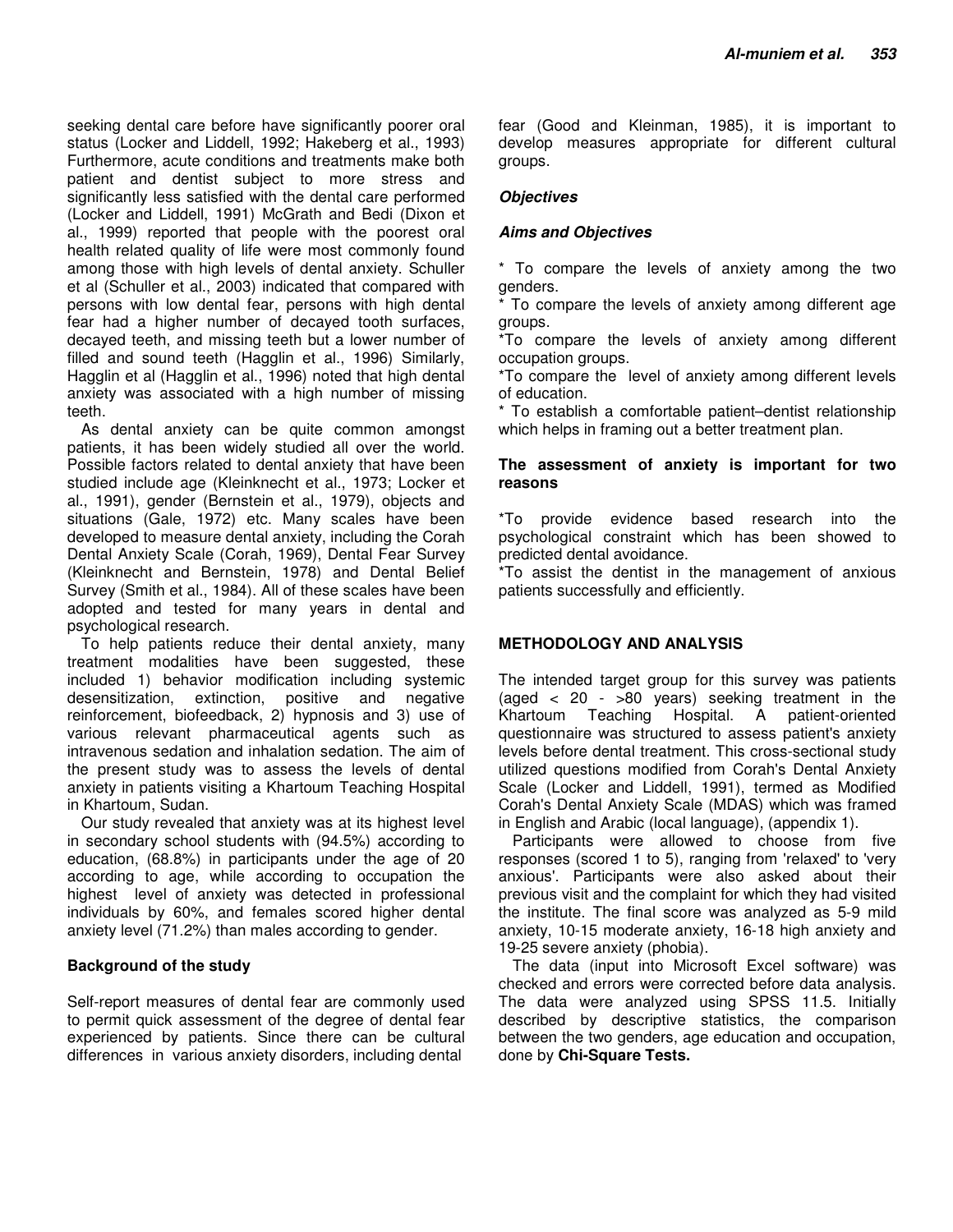## **Analysis**

#### **GENDER**

|       |               | Frequency | <b>Percent</b> | <b>Valid Percent</b> | <b>Cumulative Percent</b> |
|-------|---------------|-----------|----------------|----------------------|---------------------------|
| Valid | MALE          | 237       | 47.4           | 47.4                 | 47.4                      |
|       | <b>FEMALE</b> | 263       | 52.6           | 52.6                 | 100.0                     |
|       | Total         | 500       | 100.0          | 100.0                |                           |

#### **LEVEL OF EDUCATION**

|                            | <b>Frequency</b> | Percent | <b>Valid Percent</b> | <b>Cumulative Percent</b> |
|----------------------------|------------------|---------|----------------------|---------------------------|
| <b>ILLITERATE</b><br>Valid | 2                | .4      | .4                   | .4                        |
| <b>BASIC</b>               | 45               | 9.0     | 9.0                  | 9.4                       |
| <b>SECONDARY</b>           | 127              | 25.4    | 25.4                 | 34.8                      |
| <b>UNIVERSITY</b>          | 301              | 60.2    | 60.2                 | 95.0                      |
| POST GRADUATE              | 25               | 5.0     | 5.0                  | 100.0                     |
| Total                      | 500              | 100.0   | 100.0                |                           |

#### **OCCUPATION**

|                     | Frequency | Percent | <b>Valid Percent</b> | <b>Cumulative Percent</b> |
|---------------------|-----------|---------|----------------------|---------------------------|
| EMPLOYEE<br>Valid   | 133       | 26.6    | 26.6                 | 26.6                      |
| <b>LABOURER</b>     | 69        | 13.8    | 13.8                 | 40.4                      |
| <b>PROFESSIONAL</b> | 10        | 2.0     | 2.0                  | 42.4                      |
| <b>STUDENT</b>      | 210       | 42.0    | 42.0                 | 84.4                      |
| <b>HOUSE WIFE</b>   | 76        | 15.2    | 15.2                 | 99.6                      |
| <b>OTHER</b>        | 2         | .4      | .4                   | 100.0                     |
| Total               | 500       | 100.0   | 100.0                |                           |

#### **AGE GROUPS**

|               | Frequency | <b>Percent</b> | <b>Valid Percent</b> | <b>Cumulative Percent</b> |
|---------------|-----------|----------------|----------------------|---------------------------|
| Valid<br>–20⊱ | 125       | 25.0           | 25.0                 | 25.0                      |
| $21 - 40$     | 295       | 59.0           | 59.0                 | 84.0                      |
| 41-60         | 74        | 14.8           | 14.8                 | 98.8                      |
| 61-80         | 5         | 1.0            | 1.0                  | 99.8                      |
| > 80          |           | .2             | .2                   | 100.0                     |
| Total         | 500       | 100.0          | 100.0                |                           |

# **RESULTS**

Out of 500 total questionnaires distributed, the majority of the patients were males 237 (47.4%) and the rest 263 (52.6%) were females (Table 1). Most of the participants amongst the five age groups were in the 21-40-year age group (59%), followed by <20-year age group (25%), and the least were in the 'above 80 years' age group (0.20%)

(Table 2). In relation to occupation, most of the participations came from students (42%), followed by employers (26.60%), and the least were from participants with various occupations (0.40%) (Table 3). As for the level of education, majority of the participants were university students (60.20%), followed by secondary school students (25.40%), the least were illiterate (0.40%) (Table 4).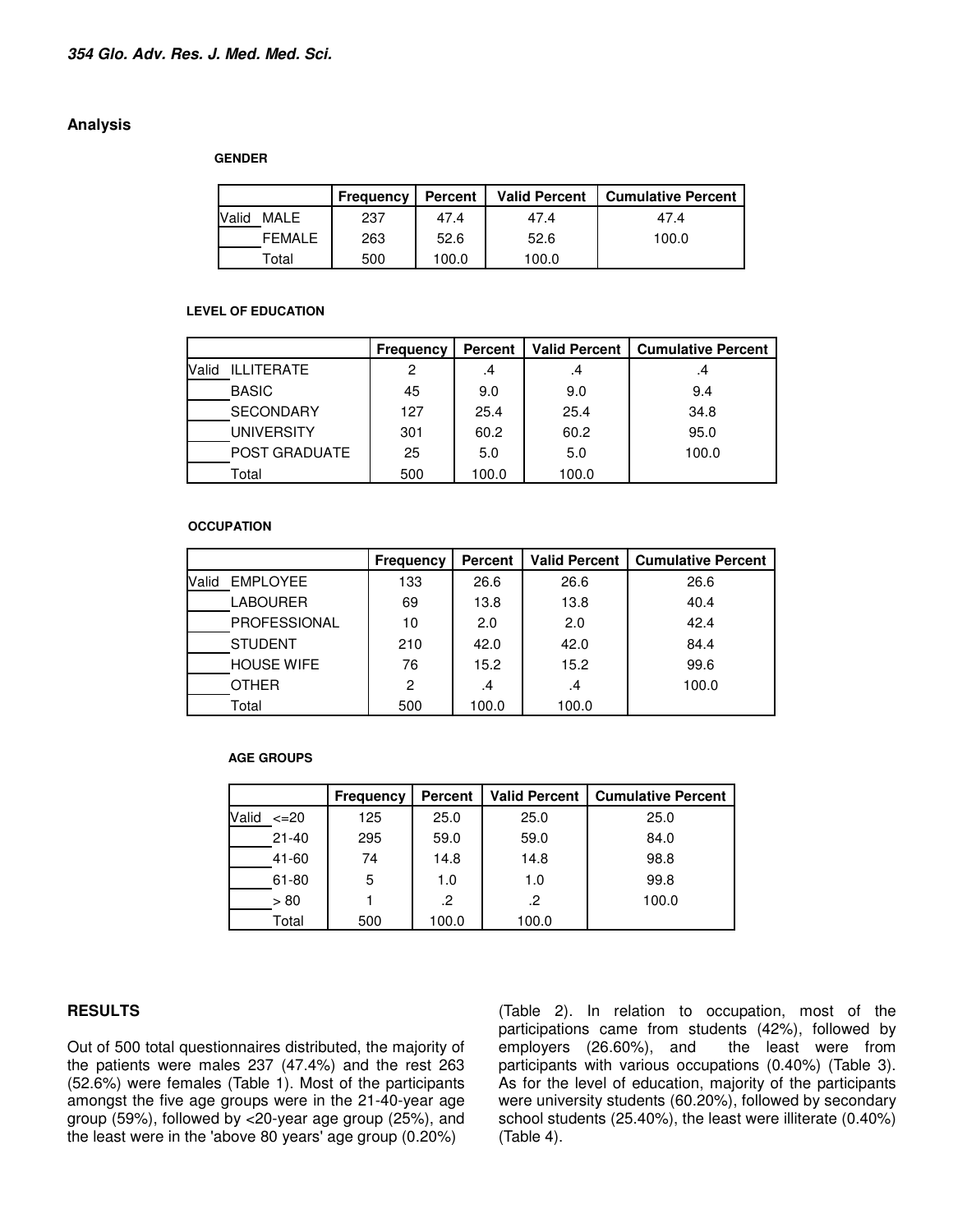|                          | <b>GENDER</b> |               | Total   |
|--------------------------|---------------|---------------|---------|
|                          | <b>MALE</b>   | <b>FEMALE</b> |         |
| Not Anxious              | 31.20%        | 23.6%         | 27.2%   |
| <b>Slightly Anxious</b>  | 27.80%        | 34.2%         | 31.2%   |
| <b>Fairly Anxious</b>    | 35.0%         | 25.5%         | 30.0%   |
| Very Anxious             | 2.1%          | 5.7%          | $4.0\%$ |
| <b>Extremely anxious</b> | 3.8%          | 11.0%         | 7.6%    |
| Total                    | 100.0%        | 100.0%        | 100.0%  |

**Table 1.** Comparison between males and females with respect to their anxiety scores:- If you went to your dentist for treatment tomorrow, how would you feel?

If you were sitting in the waiting room (waiting for treatment), how would you feel?

|                         |             | <b>GENDER</b> | <b>Total</b> |
|-------------------------|-------------|---------------|--------------|
|                         | <b>MALE</b> | <b>FEMALE</b> |              |
| Not Anxious             | 19.40%      | 22.4%         | 21.0%        |
| <b>Slightly Anxious</b> | 35.4%       | 30.4%         | 32.8%        |
| <b>Fairly Anxious</b>   | 33.3%       | 17.1%         | 24.8%        |
| <b>Very Anxious</b>     | 3.4%        | 11.8%         | 7.8%         |
| Extremely anxious       | 8.4%        | 18.3%         | 13.6%        |
| Total                   | 100.0%      | 100.0%        | 100.0%       |

If you were about to have a tooth drilled, how would you feel?

|                          |        | <b>GENDER</b> | Total  |
|--------------------------|--------|---------------|--------|
|                          | MALE   | <b>FEMALE</b> |        |
| Not Anxious              | 22.8%  | 21.7%         | 22.2%  |
| <b>Slightly Anxious</b>  | 36.7%  | 22.4%         | 29.2%  |
| <b>Fairly Anxious</b>    | 16.00% | 8.0%          | 11.8%  |
| Very Anxious             | 9.7%   | 18.3%         | 14.2%  |
| <b>Extremely anxious</b> | 14.8%  | 29.7%         | 22.60% |
| Total                    | 100.0% | 100.0%        | 100.0% |

If you were about to have you teeth scaled and polished, how would you feel?

|                          |             | <b>GENDER</b> | Total  |
|--------------------------|-------------|---------------|--------|
|                          | <b>MALE</b> | <b>FEMALE</b> |        |
| Not Anxious              | 17.30%      | 14.8%         | 16.0%  |
| <b>Slightly Anxious</b>  | 32.1%       | 36.1%         | 34.2%  |
| <b>Fairly Anxious</b>    | 42.20%      | 35.4%         | 38.6%  |
| <b>Very Anxious</b>      | 3.0%        | 7.6%          | 5.4%   |
| <b>Extremely anxious</b> | 5.5%        | 6.1%          | 5.8%   |
| Total                    | 100.0%      | 100.0%        | 100.0% |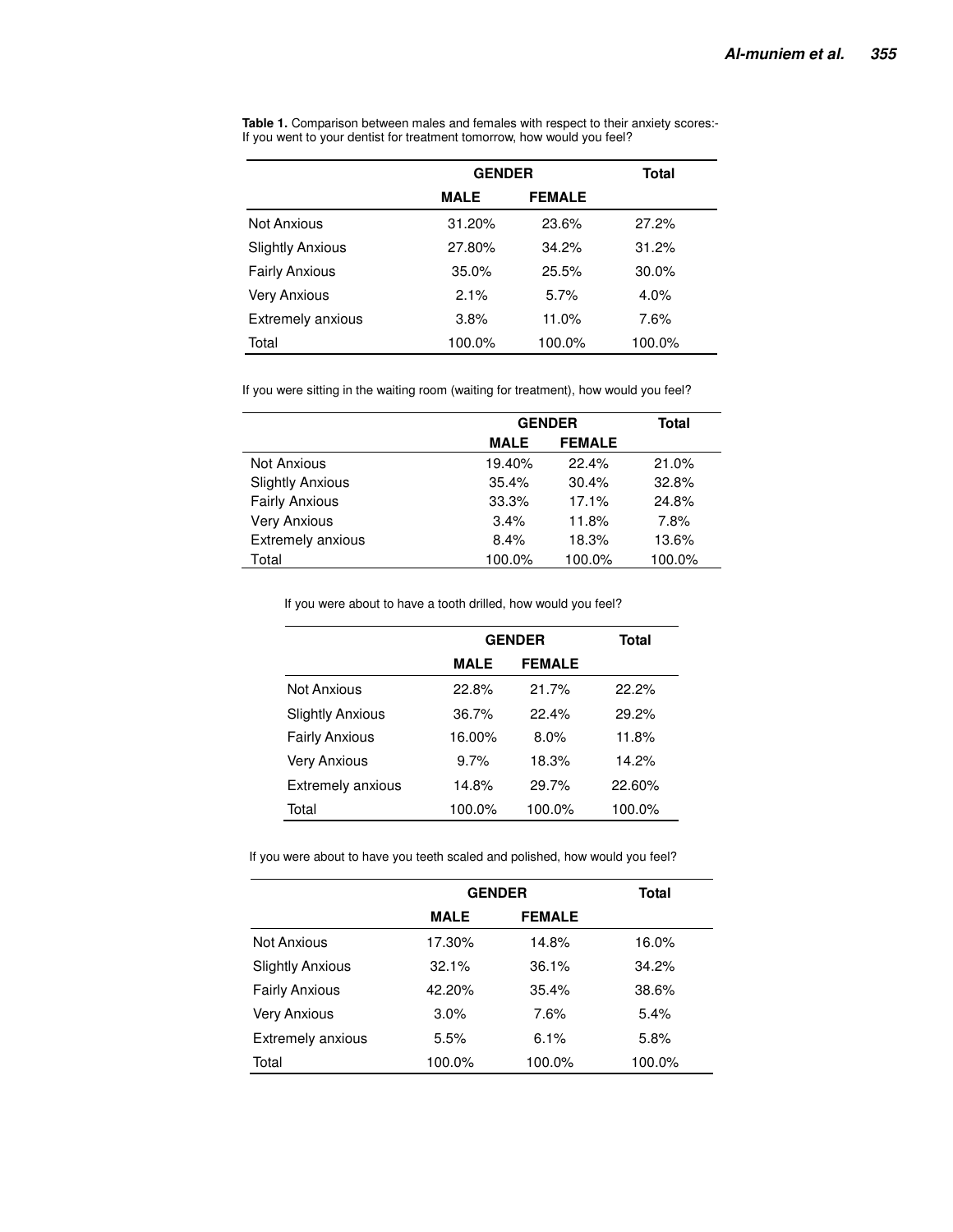|                         |             | <b>GENDER</b> | <b>Total</b> |
|-------------------------|-------------|---------------|--------------|
|                         | <b>MALE</b> | <b>FEMALE</b> |              |
| <b>Not Anxious</b>      | 20.3%       | 20.2%         | 20.2%        |
| <b>Slightly Anxious</b> | 25.7%       | 20.5%         | 23.0%        |
| <b>Fairly Anxious</b>   | 13.5%       | 5.3%          | 9.2%         |
| <b>Very Anxious</b>     | 19.4%       | 27.8%         | 23.8%        |
| Extremely anxious       | 21.1%       | 26.2%         | 23.80%       |
| Total                   | 100.0%      | 100.0%        | 100.0%       |

If you were about to have an oral anaesthetic injection in your gum, above an upper back tooth, how would you feel?

**Table 2.** Comparison between age groups:-

If you went to your dentist for treatment tomorrow, how would you feels?

|                          |                 | <b>AGE GROUPS</b> |        |        |        |         |
|--------------------------|-----------------|-------------------|--------|--------|--------|---------|
|                          | $\epsilon = 20$ | $21 - 40$         | 41-60  | 61-80  | > 80   |         |
| Not Anxious              | 26.4%           | 26.4%             | 31.1%  | 40.0%  | $.0\%$ | 27.2%   |
| <b>Slightly Anxious</b>  | 27.2%           | 33.9%             | 28.4%  | 20.0%  | $.0\%$ | 31.2%   |
| <b>Fairly Anxious</b>    | 34.4%           | 27.1%             | 32.4%  | 40.0%  | 100.0% | 30.0%   |
| Very Anxious             | 4.0%            | 3.7%              | 5.4%   | $.0\%$ | $.0\%$ | $4.0\%$ |
| <b>Extremely anxious</b> | 8.0%            | 8.8%              | 2.7%   | $.0\%$ | $.0\%$ | 7.6%    |
| Total                    | 100.0%          | 100.0%            | 100.0% | 100.0% | 100.0% | 100.0%  |

If you were sitting in the waiting room (waiting for treatment), how would you feel?

| <b>AGE GROUPS</b>       |           |           |           |        |        |        |
|-------------------------|-----------|-----------|-----------|--------|--------|--------|
|                         | $\leq$ 20 | $21 - 40$ | $41 - 60$ | 61-80  | > 80   |        |
| Not Anxious             | 15.2%     | 22.0%     | 27.0%     | 20.0%  | $.0\%$ | 21.0%  |
| <b>Slightly Anxious</b> | 34.4%     | 33.6%     | 25.7%     | 60.0%  | $.0\%$ | 32.8%  |
| <b>Fairly Anxious</b>   | 22.4%     | 24.1%     | 31.1%     | 20.0%  | 100.0% | 24.8%  |
| <b>Very Anxious</b>     | 10.4%     | 6.4%      | 9.5%      | $.0\%$ | $.0\%$ | 7.8%   |
| Extremely anxious       | 17.6%     | 13.9%     | 6.8%      | $.0\%$ | $.0\%$ | 13.6%  |
| Total                   | 100.0%    | 100.0%    | 100.0%    | 100.0% | 100.0% | 100.0% |

If you were about to have a tooth drilled, how would you feel?

|                          |                 | <b>AGE GROUPS</b> |               |          |           |        |  |
|--------------------------|-----------------|-------------------|---------------|----------|-----------|--------|--|
|                          | $\epsilon = 20$ | $21 - 40$         | 41-60         | 61-80    | > 80      |        |  |
| Not Anxious              | $27.2\%$        | 20.3%             | 23.0%         | $.0\%$   | $.0\%$    | 22.2%  |  |
| <b>Slightly Anxious</b>  | 25.6%           | 29.5%             | 32.4%         | 60.0%    | $.0\%$    | 29.2%  |  |
| <b>Fairly Anxious</b>    | $7.2\%$         | 12.9%             | 13.5%         | $20.0\%$ | $100.0\%$ | 11.8%  |  |
| <b>Very Anxious</b>      | 17.6%           | 13.6%             | 10.8%         | $20.0\%$ | $.0\%$    | 14.2%  |  |
| <b>Extremely anxious</b> | 22.4%           | 23.7%             | 20.3%         | .0%      | $.0\%$    | 22.6%  |  |
| Total                    | 100.0%          | 100.0%            | 100.0% 100.0% |          | 100.0%    | 100.0% |  |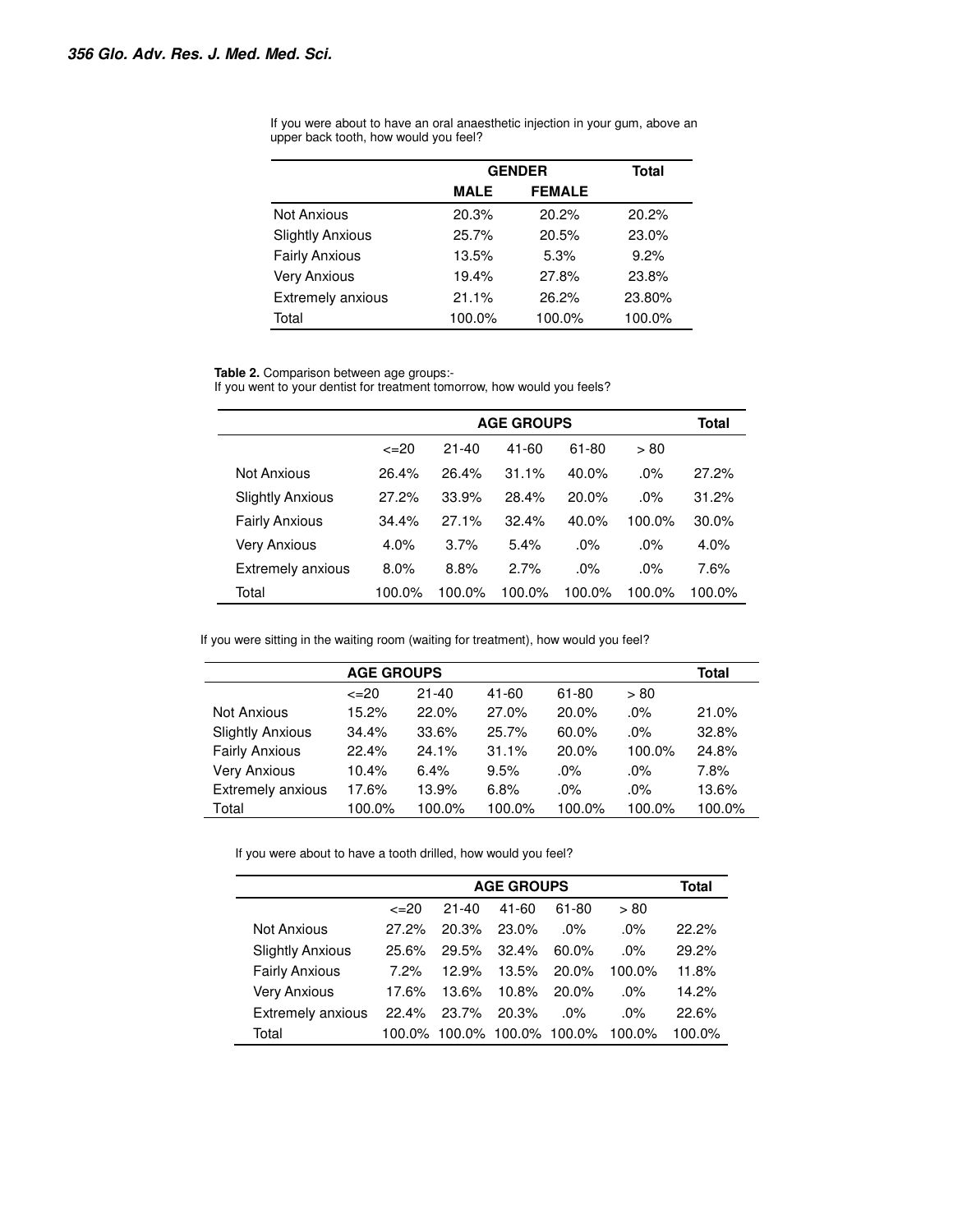|                         |                 |           | <b>AGE GROUPS</b> |          |                          | Total |
|-------------------------|-----------------|-----------|-------------------|----------|--------------------------|-------|
|                         | $\epsilon = 20$ | $21 - 40$ | 41-60             | 61-80    | > 80                     |       |
| Not Anxious             | 16.0%           | 17.3%     | 12.2%             | $.0\%$   | $.0\%$                   | 16.0% |
| <b>Slightly Anxious</b> | 32.8%           | 32.5%     | 41.9%             | $60.0\%$ | $.0\%$                   | 34.2% |
| <b>Fairly Anxious</b>   | 36.8%           | 40.3%     | $35.1\%$          | $20.0\%$ | 100.0% 38.6%             |       |
| Very Anxious            | 9.6%            | 3.7%      | 5.4%              | $.0\%$   | $.0\%$                   | 5.4%  |
| Extremely anxious       | 4.8%            | 6.1%      | 5.4%              | $20.0\%$ | $.0\%$                   | 5.8%  |
| Total                   | 100.0%          | 100.0%    |                   |          | 100.0% 100.0% 100.0% 100 |       |

If you were about to have your teeth scaled and polished, how would you feel?

If you were about to have a local anaesthetic injection in your gum, above an upper back tooth, how would you feel?

|                         |                 |           | <b>AGE GROUPS</b> |        |        | <b>Total</b> |
|-------------------------|-----------------|-----------|-------------------|--------|--------|--------------|
|                         | $\epsilon = 20$ | $21 - 40$ | 41-60             | 61-80  | > 80   |              |
| Not Anxious             | 20.0%           | 20.0%     | 20.3%             | 40.0%  | $.0\%$ | 20.2%        |
| <b>Slightly Anxious</b> | 18.4%           | 24.1%     | 27.0%             | 20.0%  | $.0\%$ | 23.0%        |
| <b>Fairly Anxious</b>   | 6.4%            | 8.1%      | 16.2%             | 20.0%  | 100.0% | 9.2%         |
| <b>Very Anxious</b>     | 29.6%           | 23.4%     | 16.2%             | 20.0%  | $.0\%$ | 23.8%        |
| Extremely anxious       | 25.6%           | 24.4%     | 20.3%             | $.0\%$ | $.0\%$ | 23.8%        |
| Total                   | 100.0%          | 100.0%    | 100.0%            | 100.0% | 100.0% | 100.0%       |

# **Tables 3.** Comparison according to occupation:-

If you went to your dentist for treatment tomorrow, how would you feel?

|                         | <b>OCCUPATION</b> |                 |                     |                |                   |              |        |  |
|-------------------------|-------------------|-----------------|---------------------|----------------|-------------------|--------------|--------|--|
|                         | <b>EMPLOYEE</b>   | <b>LABOURER</b> | <b>PROFESSIONAL</b> | <b>STUDENT</b> | <b>HOUSE WIFE</b> | <b>OTHER</b> |        |  |
| <b>Not Anxious</b>      | 30.1%             | 36.2%           | 10.0%               | 26.2%          | 19.7%             | .0%          | 27.2%  |  |
| <b>Slightly Anxious</b> | 27.8%             | 24.6%           | 40.0%               | 32.9%          | 36.8%             | 50.0%        | 31.2%  |  |
| <b>Fairly Anxious</b>   | 32.3%             | 34.8%           | 40.0%               | 28.6%          | 23.7%             | $50.0\%$     | 30.0%  |  |
| <b>Very Anxious</b>     | 5.3%              | 1.4%            | 10.0%               | 3.3%           | 5.3%              | .0%          | 4.0%   |  |
| Extremely anxious       | 4.5%              | 2.9%            | .0%                 | $9.0\%$        | 14.5%             | .0%          | 7.6%   |  |
| Total                   | 100.0%            | 100.0%          | 100.0%              | 100.0%         | 100.0%            | 100.0%       | 100.0% |  |

If you were sitting in the waiting room (waiting for treatment), how would you feel?

|                         | <b>OCCUPATION</b> |                 |                     |                |                   |              |        |  |
|-------------------------|-------------------|-----------------|---------------------|----------------|-------------------|--------------|--------|--|
|                         | <b>EMPLOYEE</b>   | <b>LABOURER</b> | <b>PROFESSIONAL</b> | <b>STUDENT</b> | <b>HOUSE WIFE</b> | <b>OTHER</b> |        |  |
| Not Anxious             | 24.1%             | 21.7%           | 20.0%               | 19.5%          | 19.7%             | .0%          | 21.0%  |  |
| <b>Slightly Anxious</b> | 30.1%             | 37.7%           | 30.0%               | 33.8%          | 31.6%             | .0%          | 32.8%  |  |
| <b>Fairly Anxious</b>   | 29.3%             | 33.3%           | 40.0%               | 21.0%          | 17.1%             | 50.0%        | 24.8%  |  |
| Very Anxious            | 6.8%              | 1.4%            | 10.0%               | 8.6%           | 11.8%             | 50.0%        | 7.8%   |  |
| Extremely anxious       | 9.8%              | 5.8%            | .0%                 | 17.1%          | 19.7%             | .0%          | 13.6%  |  |
| Total                   | 100.0%            | 100.0%          | 100.0%              | 100.0%         | 100.0%            | 100.0%       | 100.0% |  |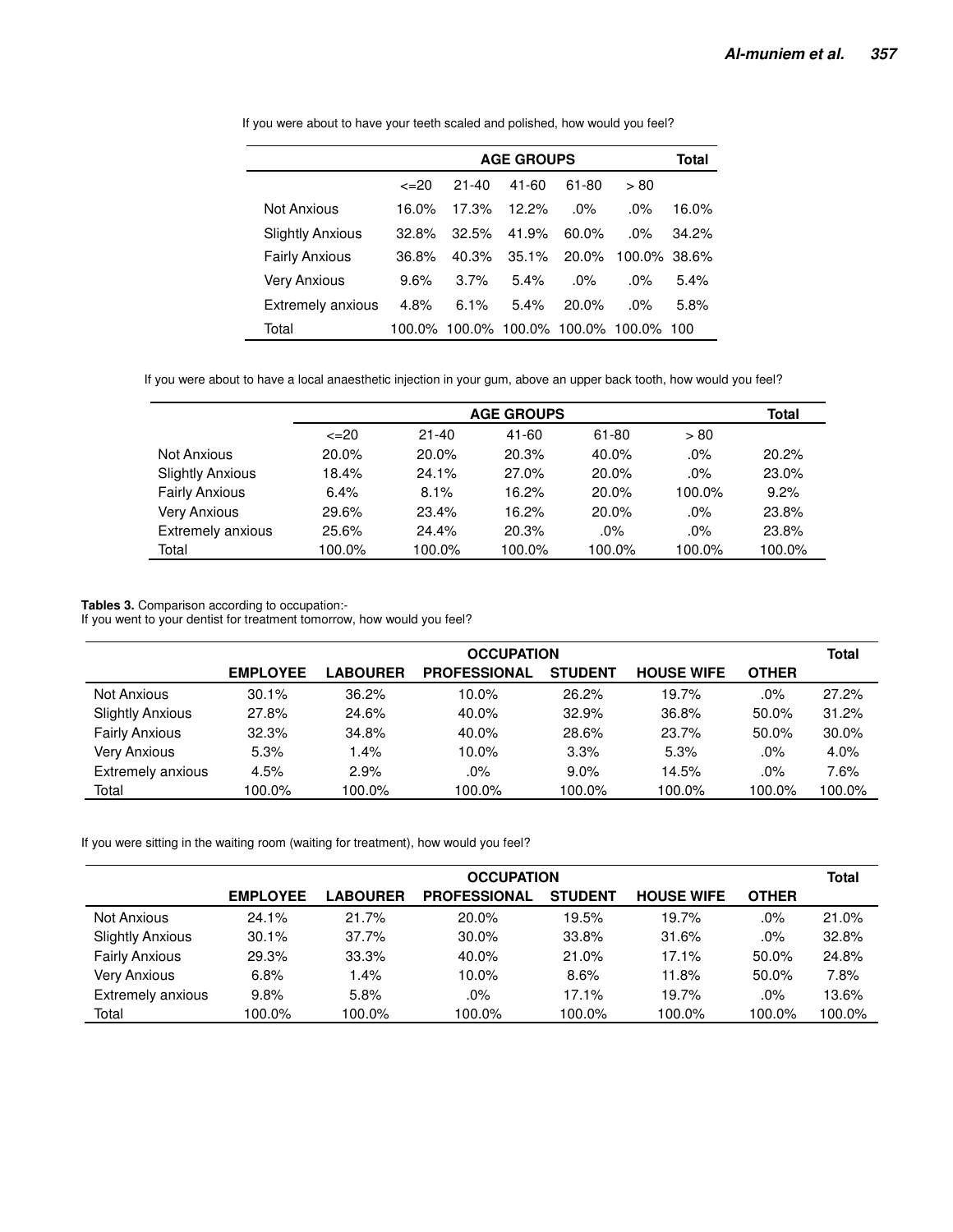|                         | <b>OCCUPATION</b> |                 |                     |                |                   |              |        |  |
|-------------------------|-------------------|-----------------|---------------------|----------------|-------------------|--------------|--------|--|
|                         | <b>EMPLOYEE</b>   | <b>LABOURER</b> | <b>PROFESSIONAL</b> | <b>STUDENT</b> | <b>HOUSE WIFE</b> | <b>OTHER</b> |        |  |
| Not Anxious             | 24.1%             | 26.1%           | 10.0%               | 22.4%          | 17.1%             | .0%          | 22.2%  |  |
| <b>Slightly Anxious</b> | 31.6%             | 30.4%           | 30.0%               | 27.1%          | 28.9%             | 50.0%        | 29.2%  |  |
| <b>Fairly Anxious</b>   | 12.8%             | 27.5%           | 10.0%               | 7.1%           | 7.9%              | 50.0%        | 11.8%  |  |
| <b>Very Anxious</b>     | 16.5%             | 7.2%            | 10.0%               | 14.8%          | 15.8%             | .0%          | 14.2%  |  |
| Extremely anxious       | 15.0%             | 8.7%            | 40.0%               | 28.6%          | 30.3%             | .0%          | 22.6%  |  |
| Total                   | 100.0%            | 100.0%          | 100.0%              | 100.0%         | 100.0%            | 100.0%       | 100.0% |  |

If you were about to have a tooth drilled, how would you feel?

If you were about to have your teeth scaled and polished, how would you feel?

|                         |                 | <b>OCCUPATION</b> |                       |                |                   |              |        |  |
|-------------------------|-----------------|-------------------|-----------------------|----------------|-------------------|--------------|--------|--|
|                         | <b>EMPLOYEE</b> |                   | LABOURER PROFESSIONAL | <b>STUDENT</b> | <b>HOUSE WIFE</b> | <b>OTHER</b> |        |  |
| Not Anxious             | 17.3%           | 21.7%             | 10.0%                 | 13.8%          | 15.8%             | .0%          | 16.0%  |  |
| <b>Slightly Anxious</b> | 27.1%           | 33.3%             | 40.0%                 | 36.2%          | 40.8%             | 50.0%        | 34.2%  |  |
| <b>Fairly Anxious</b>   | 45.1%           | 39.1%             | 40.0%                 | 37.6%          | 30.3%             | .0%          | 38.6%  |  |
| Very Anxious            | 6.8%            | 1.4%              | 10.0%                 | 6.2%           | 3.9%              | .0%          | 5.4%   |  |
| Extremely anxious       | 3.8%            | 4.3%              | .0%                   | 6.2%           | 9.2%              | $50.0\%$     | 5.8%   |  |
| Total                   | 100.0%          | 100.0%            | 100.0%                | 100.0%         | 100.0%            | 100.0%       | 100.0% |  |

If you were about to have a local anaesthetic injection in your gum, above an upper back tooth, how would you feel?

|                         |                 | <b>OCCUPATION</b> |                     |                |                   |              |        |  |
|-------------------------|-----------------|-------------------|---------------------|----------------|-------------------|--------------|--------|--|
|                         | <b>EMPLOYEE</b> | <b>LABOURER</b>   | <b>PROFESSIONAL</b> | <b>STUDENT</b> | <b>HOUSE WIFE</b> | <b>OTHER</b> |        |  |
| Not Anxious             | 18.0%           | 27.5%             | 10.0%               | 19.0%          | 21.1%             | 50.0%        | 20.2%  |  |
| <b>Slightly Anxious</b> | 27.1%           | 21.7%             | 30.0%               | 20.0%          | 23.7%             | 50.0%        | 23.0%  |  |
| <b>Fairly Anxious</b>   | 9.8%            | 15.9%             | 20.0%               | 8.1%           | 3.9%              | .0%          | 9.2%   |  |
| Very Anxious            | 22.6%           | 18.8%             | 20.0%               | 26.2%          | 25.0%             | .0%          | 23.8%  |  |
| Extremely anxious       | 22.6%           | 15.9%             | 20.0%               | 26.7%          | 26.3%             | .0%          | 23.8%  |  |
| Total                   | 100.0%          | 100.0%            | 100.0%              | 100.0%         | 100.0%            | 100.0%       | 100.0% |  |

**Table 4.** comparison according to education:-

 $\overline{a}$ 

 $\blacksquare$ 

If you went to your dentist for treatment tomorrow, how would you feel?

|                          |                   | <b>LEVEL OF EDUCATION</b> |                  |                   |                      |        |  |  |
|--------------------------|-------------------|---------------------------|------------------|-------------------|----------------------|--------|--|--|
|                          | <b>ILLITERATE</b> | <b>BASIC</b>              | <b>SECONDARY</b> | <b>UNIVERSITY</b> | <b>POST GRADUATE</b> |        |  |  |
| Not Anxious              | 50.0%             | 31.1%                     | 22.8%            | 27.9%             | 32.0%                | 27.2%  |  |  |
| <b>Slightly Anxious</b>  | .0%               | 35.6%                     | 25.2%            | 34.2%             | 20.0%                | 31.2%  |  |  |
| <b>Fairly Anxious</b>    | 50.0%             | 28.9%                     | 37.0%            | 26.9%             | 32.0%                | 30.0%  |  |  |
| <b>Very Anxious</b>      | .0%               | 2.2%                      | 3.1%             | 4.0%              | 12.0%                | 4.0%   |  |  |
| <b>Extremely anxious</b> | $.0\%$            | 2.2%                      | 11.8%            | 7.0%              | 4.0%                 | 7.6%   |  |  |
| Total                    | 100.0%            | 100.0%                    | 100.0%           | 100.0%            | 100.0%               | 100.0% |  |  |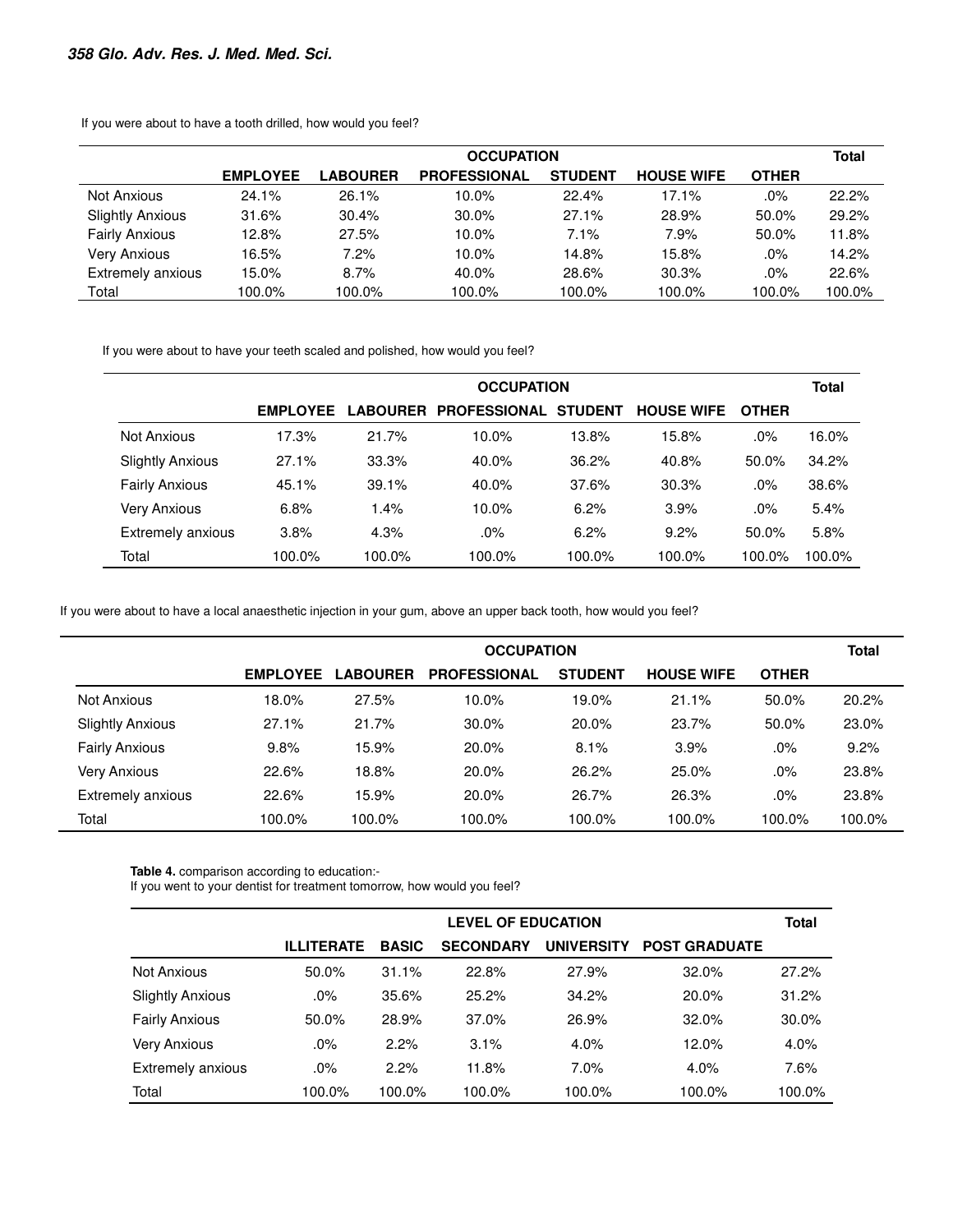|                          |                   | <b>LEVEL OF EDUCATION</b> |                  |                   |                      |        |  |  |
|--------------------------|-------------------|---------------------------|------------------|-------------------|----------------------|--------|--|--|
|                          | <b>ILLITERATE</b> | <b>BASIC</b>              | <b>SECONDARY</b> | <b>UNIVERSITY</b> | <b>POST GRADUATE</b> |        |  |  |
| Not Anxious              | .0%               | 22.2%                     | 17.3%            | 22.6%             | 20.0%                | 21.0%  |  |  |
| <b>Slightly Anxious</b>  | .0%               | 31.1%                     | 32.3%            | 33.6%             | 32.0%                | 32.8%  |  |  |
| <b>Fairly Anxious</b>    | 100.0%            | 24.4%                     | 28.3%            | 22.6%             | 28.0%                | 24.8%  |  |  |
| <b>Very Anxious</b>      | .0%               | 11.1%                     | 7.9%             | 7.0%              | 12.0%                | 7.8%   |  |  |
| <b>Extremely anxious</b> | .0%               | 11.1%                     | 14.2%            | 14.3%             | 8.0%                 | 13.6%  |  |  |
| Total                    | 100.0%            | 100.0%                    | 100.0%           | 100.0%            | 100.0%               | 100.0% |  |  |

If you were sitting in the waiting room (waiting for treatment), how would you feel?

If you were about to have a tooth drilled, how would you feel?

|                         |                   | <b>LEVEL OF EDUCATION</b> |                  |                   |                     |        |  |
|-------------------------|-------------------|---------------------------|------------------|-------------------|---------------------|--------|--|
|                         | <b>ILLITERATE</b> | <b>BASIC</b>              | <b>SECONDARY</b> | <b>UNIVERSITY</b> | <b>POST GRADUAT</b> |        |  |
| Not Anxious             | .0%               | 26.7%                     | 20.5%            | 22.3%             | 24.0%               | 22.2%  |  |
| <b>Slightly Anxious</b> | 50.0%             | 31.1%                     | 29.1%            | 28.2%             | 36.0%               | 29.2%  |  |
| <b>Fairly Anxious</b>   | 50.0%             | 22.2%                     | 11.8%            | 10.0%             | 12.0%               | 11     |  |
| <b>Very Anxious</b>     | .0%               | 8.9%                      | 12.6%            | 15.9%             | 12.0%               | 14.2   |  |
| Extremely anxious       | .0%               | 11.1%                     | 26.0%            | 23.6%             | 16.0%               | 22.6%  |  |
| Total                   | 100.0%            | 100.0%                    | 100.0%           | 100.0%            | 100.0%              | 100.0% |  |

If you were about to have your teeth scaled and polished, how would you feel?

|                         |                   | <b>LEVEL OF EDUCATION</b> |                  |                   |                      |        |  |  |
|-------------------------|-------------------|---------------------------|------------------|-------------------|----------------------|--------|--|--|
|                         | <b>ILLITERATE</b> | <b>BASIC</b>              | <b>SECONDARY</b> | <b>UNIVERSITY</b> | <b>POST GRADUATE</b> |        |  |  |
| <b>Not Anxious</b>      | .0%               | 22.2%                     | 18.9%            | 13.3%             | 24.0%                | 16.0%  |  |  |
| <b>Slightly Anxious</b> | $0.00\%$          | 40.0%                     | 32.3%            | 35.5%             | 20.0%                | 34.2%  |  |  |
| <b>Fairly Anxious</b>   | 100.0%            | 33.3%                     | 32.3%            | 40.5%             | 52.0%                | 38.6%  |  |  |
| <b>Very Anxious</b>     | .0%               | .0%                       | 7.1%             | 6.0%              | .0%                  | 5.4%   |  |  |
| Extremely anxious       | $0.00\%$          | 4.4%                      | 9.4%             | 4.7%              | 4.0%                 | 5.8%   |  |  |
| Total                   | 100.0%            | 100.0%                    | 100.0%           | 100.0%            | 100.0%               | 100.0% |  |  |

If you were about to have a local anaesthetic injection in your gum, above an upper back tooth, how would you feel?

|                         |                   | <b>LEVEL OF EDUCATION</b> |                  |                   |                      |         |  |  |  |
|-------------------------|-------------------|---------------------------|------------------|-------------------|----------------------|---------|--|--|--|
|                         | <b>ILLITERATE</b> | <b>BASIC</b>              | <b>SECONDARY</b> | <b>UNIVERSITY</b> | <b>POST GRADUATE</b> |         |  |  |  |
| Not Anxious             | 50.0%             | 26.7%                     | 24.4%            | 17.9%             | 12.0%                | 20.2%   |  |  |  |
| <b>Slightly Anxious</b> | 50.0%             | 15.6%                     | 20.5%            | 23.9%             | 36.0%                | 23.0%   |  |  |  |
| <b>Fairly Anxious</b>   | .0%               | 15.6%                     | 10.2%            | 7.6%              | 12.0%                | 9.2%    |  |  |  |
| <b>Very Anxious</b>     | $.0\%$            | 20.0%                     | 26.0%            | 23.6%             | 24.0%                | 23.8%   |  |  |  |
| Extremely anxious       | $0.00\%$          | 22.2%                     | 18.9%            | 26.9%             | 16.0%                | 23.80%  |  |  |  |
| Total                   | 100.0%            | 100.0%                    | 100.0%           | 100.0%            | 100.0%               | 100.00% |  |  |  |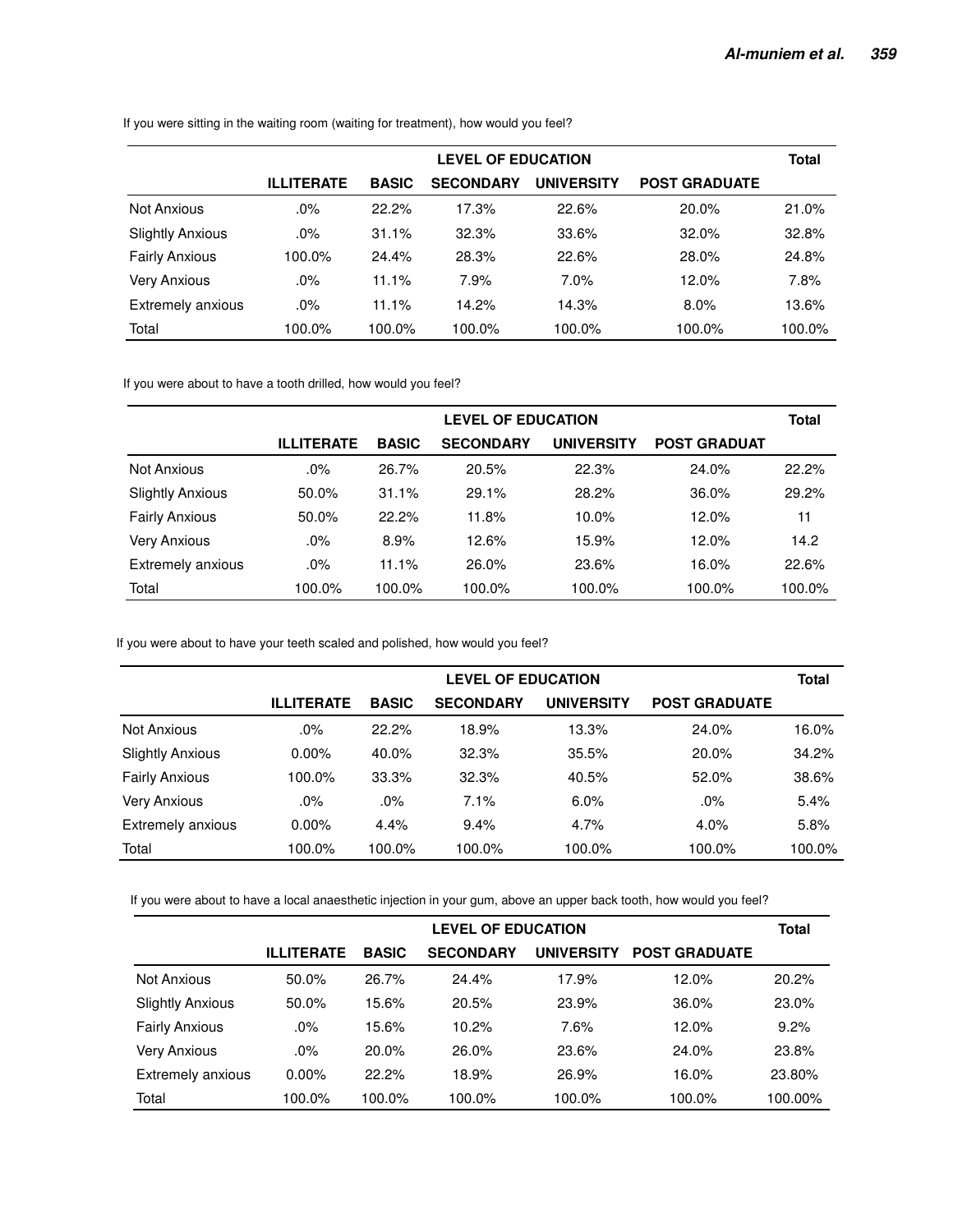# **CONCLUSION**

Through this study it's revealed that it is possible to identify the dentally fearful patients either through the use of questionnaires or by taking of a psychological history at the first visit. These individuals need to be treated in ways to minimize the risk of aggravation of dental anxiety.

Our study revealed that anxiety was at its highest level in secondary school students with (94.5%) according to education, (68.8%) in participants under the age of 20 according to age, while according to occupation the highest level of anxiety was detected in professional individuals by (60%), and females scored higher dental anxiety level (71.2%) than males according to gender.

The fear and anxiety of an individual could affect the patient-dentist relationship and the dental treatment plan; Therefore, before starting up with the dental treatment, patients anxiety and fear levels should be assessed and a proper counseling should be given in the initial visit itself. The findings of this study can assist in understanding the extent of this problem and subsequently appropriate measures can be undertaken to overcome this obstacle in future.

# **DISCUSSION**

Despite the technological advances in dentistry, anxiety about dental treatment and the fear of pain associated with dentistry remains globally widespread and is considered a major barrier to dental treatment.

Overall, the mean of dental anxiety was quite higher in females {71.2%} than males {28.8%}. These findings are similar to the study that has been done by Marya, Grover, Jnaneshwar, and Pruthi at the Department of Public Health Dentistry, SudhaRustagi College of Dental Sciences and Research, Faridabad, India. Their study assumed that dental anxiety was also higher in females than males by a mean of {11.7%}. And the numbers in the study of Al Madi and AbdelLatif which reports {54.4%} moderate anxiety and {29%} high anxiety. The possible reason for the high levels of anxiety in their study can be attributed to the fact that they have only studied dental anxiety levels in saudi females, because schools are segregated by gender at age 6 in the Kingdom of Saudi Arabia.

The literature shows that women have a lower tolerance to pain and generally report higher levels of anxiety (Cesar et al., 2014; Schuurs et al., 1991). Similar results are obtained in the present study which reports a significant difference in the anxiety of males and females. This finding may be explained on the basis that women have higher levels of neuroticism (tendency to experience negative emotional states) than men and that anxiety is positively associated with neuroticism (Bedi et al., 1997; Neverlien, 1994).

The highest levels of dental anxiety according to age was found to be in {68.8%} of participants under the age of 20 and the lowest levels were in individuals above the age of 80. Showing significant inverse relationship of age and anxiety, i.e anxiety decreased with advancing age. This high anxiety rate of young patients has been reported in the literature (Cesar et al., 2014; Schwarz, 1990). These findings are similar to those of the west Indian study which also found that the highest numbers with dental anxiety were in the young age groups {<20 years and 20-30 years} followed by the age group 31-40 years, while the lowest levels were in the age group 51- 60 years.

Explanations proposed as to why dental anxiety might decrease with age include the ability to cope with experiences or the phenomenon may be due to the ageing process itself characterized by a general decline in anxiety (Schwarz, 1990; De Moraes et al., 2002). A longitudinal analysis revealed that dental fear, like many other general and specific phobias, declines with age (Gatchel, 1989). It could be generally expected that previous experience of the patient would have been traumatic and it elevated the level of fear and anxiety in patients at subsequent dental visits (Al Shammary et al., 2002).

## **Solution**

This study has valid applications as dental fear and anxiety are important clinical considerations and treatment success depends on patient compliance. Also, measuring anxiety indirectly measures psychological and social wellbeing. Procedures that elicit high fear should be avoided by the prevention of their occurrence. This can be achieved by education on oral hygiene instruction and motivation.

#### **REFERENCES**

- Al Shammary, Guile, El Backly, Lamborne (2002). An oral health survey of Saudi Arabia: Phase I (Riyadh), Saudi Med. J. 23(1):77-81.
- Bedi R, Sutcliffe P, Donnan PT, BarrettN, McConnachie J (1997). Dental caries experience and prevalence of children afraid of dental treatment. 128(5): 591–597.
- Bernstein DA, Kleinknect RA, Alexander LD (1979). Antecedents of dental fear. J. Public Health Dent. 39: 113-124.
- Cesar J, de Moraes AB, Milgrom P, Kleinknecht RA (2014). Across validation of Brazilian version of the dental fear survey. Sci. World J. 725323Published online 2014 Aug 11. doi: 10.1155/2014/725323.
- Chadwick BL (2002). Assessing the anxious patient. Dental Update. 29: 448-454.
- Corah NL (1969). Assessment of dental anxiety scale. J. Dent. Res. 48: 496-499.
- De Moraes ABA, Milgrom P, Tay KM, Costa SM (2002). Prevalence of dental fear in Brazilian high school students in Sمo Paulo state. Saudi Dent. J. 14(2).
- Dixon GS, Thomson WM, Krueger E (1999). The west coast study.Itself reported dental health and the use of dental services. N Z Dent. J. 95:38-43.
- Gale E (1972). Fear of dental situation. J. Dent. Res. 51: 964-966.